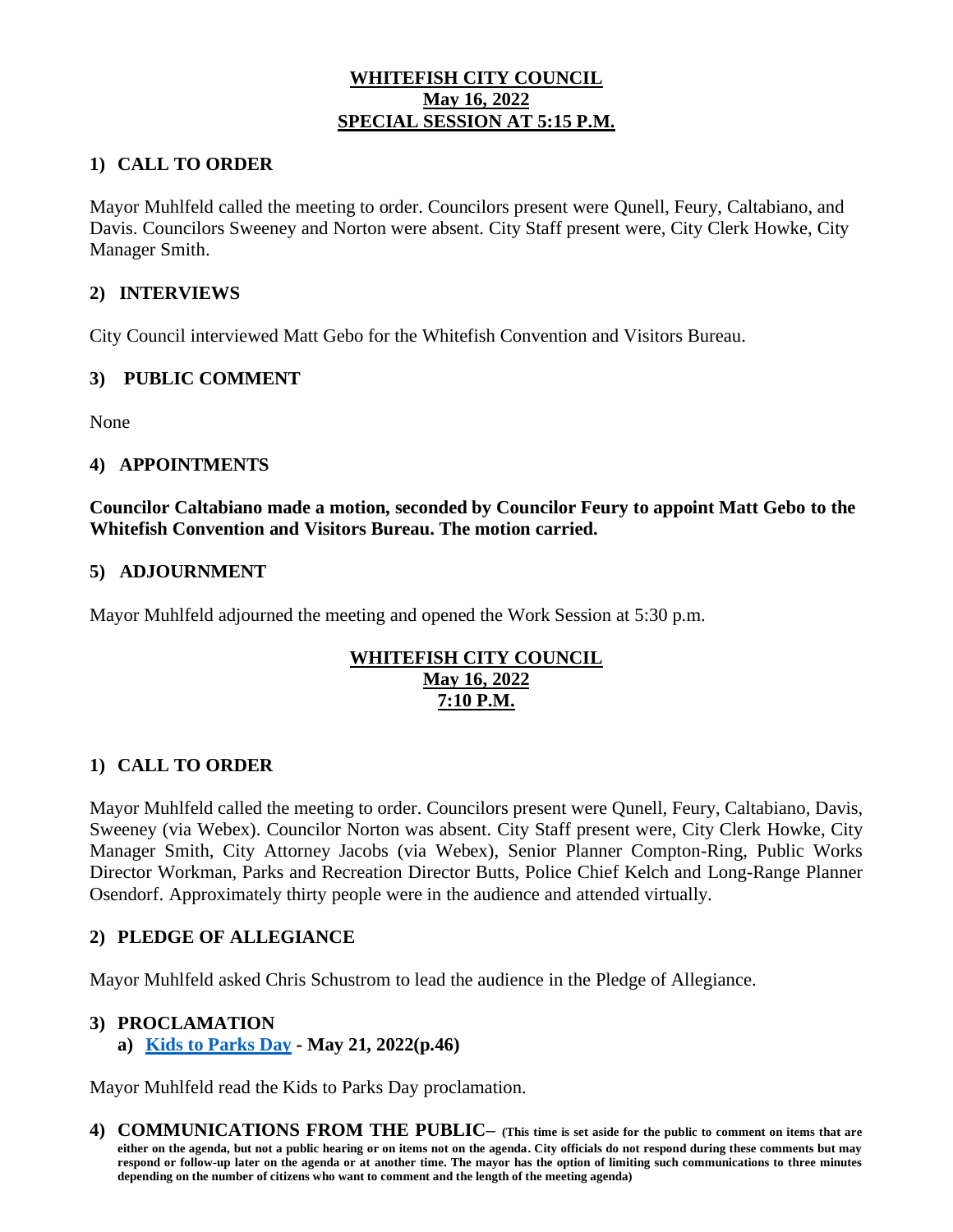Paul McCann, 340 Somers Avenue, concerned with the logistics of the mandatory curbside animal resistant refuse containers along with aesthetics of container storage that will occur in the front of homes.

Mayor Muhlfeld stated he normally does not respond during Communications from the Public. He stated Council has received over twenty pages of comment pertaining to the curbside service for the animal resistant containers. There could be some discussion about this topic at the end of the meeting pertaining to this topic. Council shares the concerns of the community.

John Ellis, 636 Somers Avenue shared his concerns about the logistics of the curbside animal resistant container service. He asks Council to rethink the logistics of curbside for those who share a 300-gallon container.

Jean Petersen, 415 Central Avenue, shared her concerns about the curbside animal resistant container service.

Leora Muraoka, 16 Pine Avenue, shared her concerns about the curbside animal resistant container service.

Chris Schustrom, 504 Spokane Avenue, a board member of the Heart of Whitefish and helped organize the downtown sidewalk cleaning project. He thanked Director Workman and Manager Smith for partnering with the downtown businesses. Over seventy businesses have partnered in the latest spring sidewalk pressure washing. They are looking better every time. The next cleaning will be in the fall season.

Mayre Flower, Citizens for a Better Flathead, summarized a letter she submitted earlier that is appended to the packet on the website regarding Ordinance No. 22-0722-06 Accessory Dwelling Unit regulations. She asks the Council to take the Accessory Dwelling Unit (ADU) ordinance off the Consent Agenda and give it further consideration. She has concerns creating ADUs as a permitted use across all categories of zoning will only increase buying frenzy of real estate corporations that come in and buy up houses. She encourages the Council to classify the ADUs and to add them only to where they are deed restricted rather than just add them outright. The ordinance should address issues like tree removal in existing neighborhoods, issues of privacy through design standards, and ways to provide the public some notice for concerns that can be addressed at the architectural review. All of those nuances make for a policy that is better tailored for Whitefish.

Nathan Dugan, 937 Kalispell Avenue, stated the accessory dwelling unit ordinance, which passed unanimously at the last council meeting is really great. Passing the ordinance as is demonstrates a commitment to tackling our affordable housing crisis. He asks the Council not to remove the ADU ordinance from the Consent Agenda and further delaying solutions to our housing crisis. He asks Council to unanimously approve the second reading tonight.

Marijke, five hundred Bootjack Lake Road, is asking the Council to vote in favor for the new ADU ordinance because as the Council knows, how great of a change that will be our city.

# **5) COMMUNICATIONS FROM VOLUNTEER BOARDS**

None

**6) CONSENT AGENDA (The consent agenda is a means of expediting routine matters that require the Council's action. Debate does not typically occur on consent agenda items. Any member of the Council may remove any item for debate. Such items will typically be debated and acted upon prior to proceeding to the rest of the agenda. Ordinances require four votes for passage – Section 1-6-2 (E)(3) WCC)**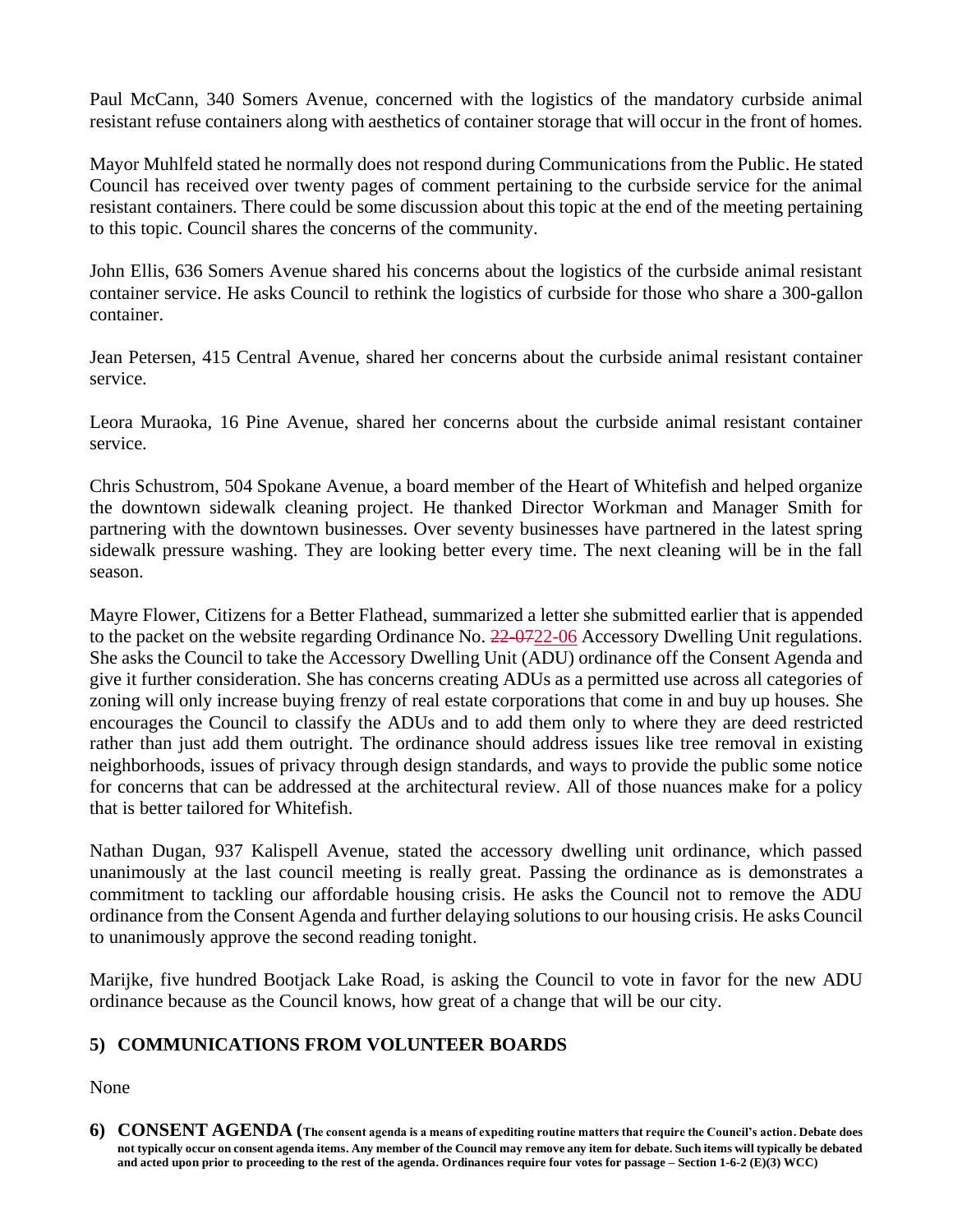- **a) [Minutes](https://cityofwhitefishmt.sharepoint.com/:b:/g/documents/EeX19O05YKpBrWyFq5EBqvMBf2NqGcY0UqIj6Y0KRcRpgA?e=KwYIqB) from May 2, 2022, Special Session (p.48)**
- **b) [Minutes](https://cityofwhitefishmt.sharepoint.com/:b:/g/documents/EW0cQ_T9nc5NggLc-f2etyYBA69pSEU9IGZm-6EGnY32qw?e=ZnvygR) from May 2, 2022, Regular Session (p.49)**
- **c) [Consideration](https://cityofwhitefishmt.sharepoint.com/:b:/g/documents/Ef6cwokpl0hHuk1Pv7FE8r4BlgMnr6GirOwP1xyXIwDNWA?e=G6AQcX) of a request from Ben Davis, Seven Hills Construction, requesting a 24 month extension until May 6, 2024, of the preliminary plat for the Orchard Lane 4 Subdivision, a 5-lot subdivision on 1.74 acres located off Colorado Avenue (p.57)**
- **d) [Ordinance No. 22-0722-06;](https://cityofwhitefishmt.sharepoint.com/:b:/g/documents/EcWXTHdutapMg5SkaCNeL_wBoMhbaRZCkrbrpur6C6fIMA?e=nDumqK) An Ordinance amending Zoning Regulations Title 11, Chapter 2, Article A (WA Agricultural District), Article B (WCR Country Residential District), Article C (WSR Suburban Residential District), Article D (WER Estate Residential District), Article E (WLR One-Family Limited Residential District), Article F (WR-1 One-Family Residential District), Article G (WR-2 Two-Family Residential District), Article H (WR-3 Low-Density Multi-Family Residential District), Article I (WR-4 High-Density Multi-Family Residential District); Chapter 3, Section 1 (Accessory Apartments); and Chapter 9, Section 2 (Definitions), of the Whitefish City Code (WZTA 22-04) (Second Reading) (p.64)**

**Councilor Caltabiano made a motion to approve the Consent Agenda.** 

**Councilor Sweeney made a motion to remove item d from the Consent Agenda and reconsider after the Public Hearings and before Communications from the Park and Recreation Director.** 

**The motion made by Councilor Caltabiano to approve the Consent Agenda with the omission of item d was seconded by Councilor Sweeney. The motion carried.** 

- **7) PUBLIC HEARINGS (Items will be considered for action after public hearings) (Resolution No. 07-33 establishes a 30-minute time limit for applicant's land use presentations. Ordinances require four votes for passage – Section 1-6-2 (E)(3) WCC))**
	- **a) [Ordinance No. 22-0](https://cityofwhitefishmt.sharepoint.com/:b:/g/documents/EQOv4s8jWMBAh4xRAOLsnP4BSoLkXhY3kk9hEiCtTkQzMA?e=HPNRsA)7; An Ordinance rezoning approximately 7.035 acres of land located at the northwest corner of the terminus of Pheasant Run, known as Tract 1 of COS Nos. 19966 in Section 1, Township 30 North, Range 22 West, P.M.M., Flathead County, Montana , from County R-3 (One-family Residential) to WB-2 (Secondary Business District) and WR-2 (Two-family Residential), and adopting findings with respect to such rezone (WZC 22- 02) (First Reading) POSTPONED FROM MAY 2, 2022 PUBLIC HEARING OPEN(p.82)**

In the absence of Director Taylor, Long-Range Planner Osendorf reported there are no changes from staff.

Mayor Muhlfeld opened the Public Hearing.

Kurt Vickman, 4303 Oakdale Avenue, the applicant stated the reasons for choosing the WR-2 and WB-2 zoning designations are. 1) It is consistent with the Highway 93 South Corridor Plan. 2) It felt like the appropriate residential zoning alongside a busy arterial. 3) It addressed one of the biggest concerns of providing more affordable housing. 4) It was a good transition for the surrounding properties. He has met with the neighbors since the last meeting, and they came to an agreement to reduce the density along the southwest portion of the property by committing to doing five single family WR-2 lots; two along the south side of the property; and three more along the west side of the property. He also is committing to 25-foot setbacks along the south side of the property and along the entire western boundary of the property.

Adam Kincheloe, 90 Park Knoll Lane, stated they had a couple of meetings, and he has been here in opposition of it twice. He thinks the current discussion with the applicant is the best of both worlds that will allow to protect their borders.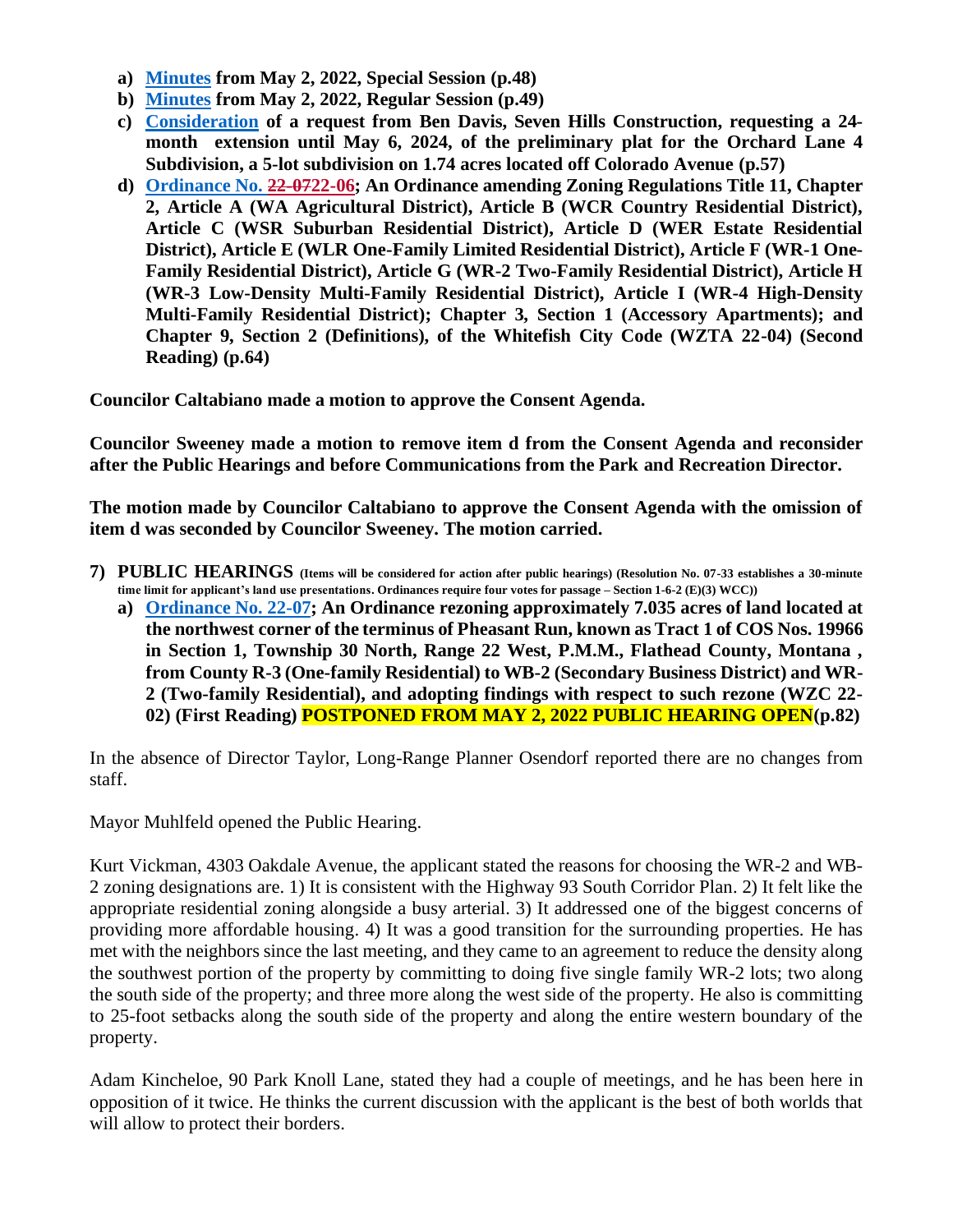Karen Giesy, 121 Park Knoll Lane, spoke in opposition of this zoning designation at the previous hearing. They have come to agreements with the applicant and support the WR-2 zoning designation. She still has concerns regarding the intersection of Pheasant Run and Highway 93 S.

Charlie Duffy, 117 Park Knoll Lane, stated the neighbors in Park Knoll the primary concern was high density and max building along the western boundary of the parcel, in addition to buffers and setbacks. After multiple session with the applicant, they were able to have some positive conversations. As a result, he does support the applicants zone change request. He also added it seems there needs to be something in place for the annexation policy. He asks the City not to put the onus on neighbors and developers to work something out with the applicants.

David Hunt, 113 Park Knoll Lane, has spoken against this request at the Planning Board and the prior Council session. He is going to support this zone request. He encourages the Council to move forward to pass this request. There are some gaps in the processes for rezoning and development that should be a better model moving forward if there is a required citizen participation step.

Mayre Flowers, Citizens for a Better Flathead appreciates that the neighbors and the developer found a compromise. She has concerns as to how the agreement gets codified so that it is enforced. She thinks Finding #6 that was proposed, needs to be modified. Baker Avenue is not surveyed out.

There being no further public comment, Mayor Muhlfeld closed the Public Hearing and turned the matters over to the Council for their consideration.

# **Councilor Qunell made a motion, seconded by Councilor Caltabiano to adopt Ordinance No. 22- 07, and adopt the Findings of Fact with respect to such rezone WZC 22-02 and the Findings of Fact in the staff report.**

Councilor Davis asked, and Attorney Jacobs stated that zoning is not an agreement between the neighbors and the city.

# **The motion to adopt Ordinance No. 22-07 carried.**

**b) [Consideration](https://cityofwhitefishmt.sharepoint.com/:b:/g/documents/Ef_UbmF1ah5GmhRGBJVw2hkB9yxdf9K0FmU3bzgu7Pv82A?e=APDkeI) of a request from Ben and Melissa Haigh for a Conditional Use Permit to develop a guesthouse at 1001 Creek View Drive, zoned WR-1 (One-Family Residential District) (WCUP 22-15) (p.143)**

Senior Planner Wendy Compton-Ring presented her staff report that is provided in the packet on the website.

Mayor Muhlfeld opened the Public Hearing. There being no public comment, Mayor Muhlfeld closed the Public Hearing and turned the matters over to the Council for their consideration.

**Councilor Caltabiano made a motion, seconded by Councilor Qunell to approve consideration of a request form Ben and Melissa Haigh for a conditional us permit to develop a guest house at 1001 Creekview Drive, zoned WR-1. The motion carried.** 

**c) [Consideration](https://cityofwhitefishmt.sharepoint.com/:b:/g/documents/EUVcAtQ55CdNhM6AQVHAvvEBaSaEasaK3PN6LIM8fu5E_w?e=48Rqtv) of a request from Karrow Whitefish Investment LLC, for an Amended Preliminary Plat, to slightly adjust nine of the ten lots within the approved Preliminary Pat at 95 Karrow Avenue, zoned WI-T (Industrial Transitional District) and WT-3 (Neighborhood Mixed-Use Transitional) (WPP17-04A) (p.179)**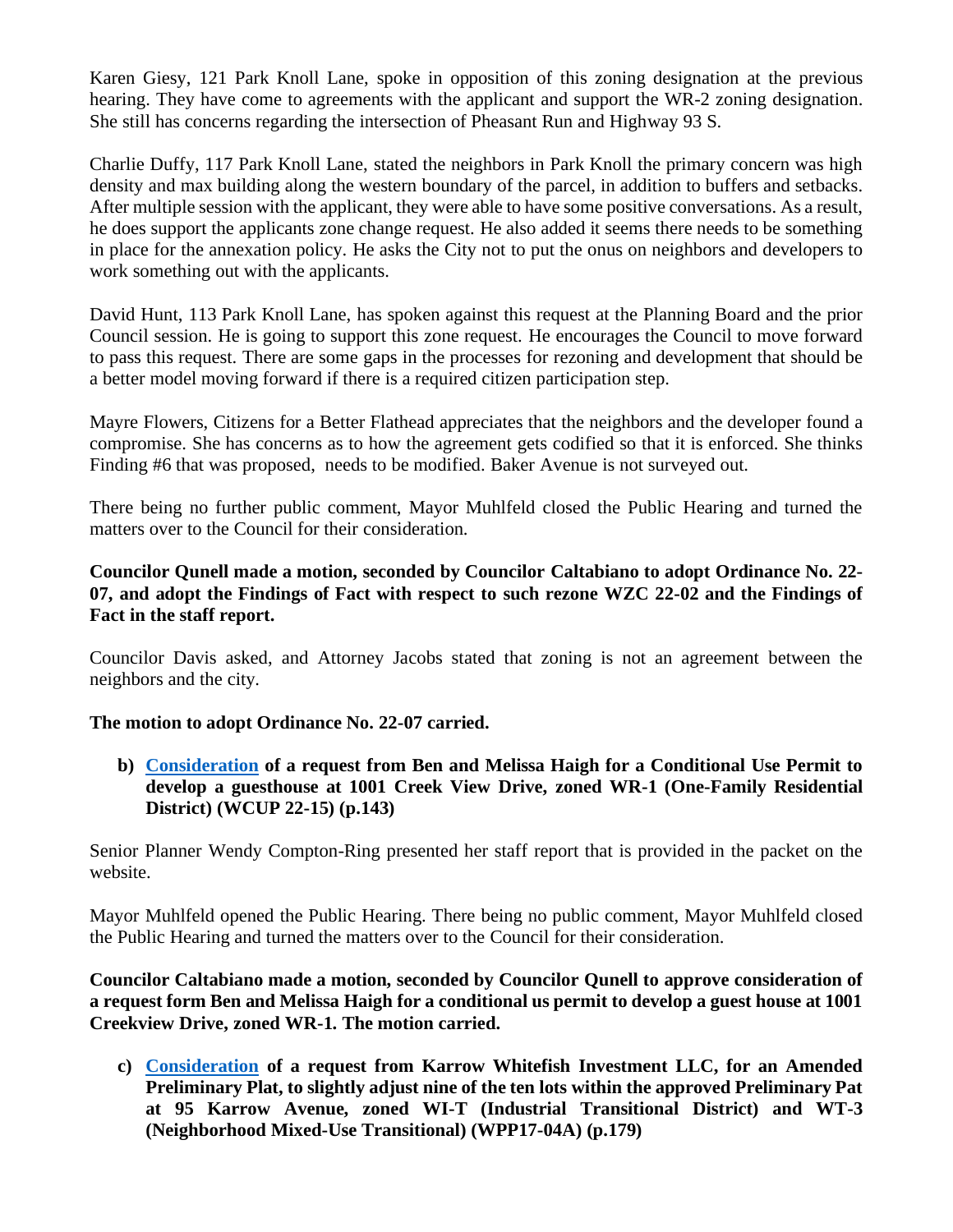Senior Planner Wendy Compton-Ring presented her staff report that is provided in the packet on the website.

Mayor Muhlfeld opened the Public Hearing.

Casey Malmquist, 160 Walker Creek Lane, applicant stated this is a housekeeping item. After coming to the Council in the Fall for some significant changes, they found the lot lines did not necessarily align with some of the changes they did. This is a big development, and it is important to the community. They want to do it the right way. He also mentioned that they have gone through a branding and naming process and the development is now known as Whitefish Yards.

There being no further public comment, Mayor Muhlfeld closed the Public Hearing and turned the matters over to the Council for their consideration.

**Councilor Caltabiano made a motion, seconded by Councilor Qunell to approve WPP 17-04A, the Findings of Fact in the staff report and recommended conditions of approval as recommended by the Whitefish Planning Board on April 21, 2022. The motion carried.** 

# **d) [Consideration](https://cityofwhitefishmt.sharepoint.com/:b:/g/documents/ES_xGluUU2BAl2GRI2plHq0BCq1LInG0dOqStzHO4VG0lA?e=o5zA0F) of a request from Peregrine Automotive LLC for a Preliminary Plat for a seven (7) lot commercial subdivision, located at Tract 6BGA in S1-T30N-R22W, zoned WI/WB-2 SC (Industrial and Warehousing District/Secondary Business District with Special Conditions) (WPP 22-02) (p.411)**

Senior Planner Wendy Compton-Ring presented her staff report that is provided in the packet on the website. This is the first plat project being reviewed under the expedited process, so there is no recommendation from the Planning Board. This was a bill that was passed by the Montana State Legislature at their last session. Projects that are going through subdivision review that are in the city limits, meet the zoning, have all the public services and facilities and are not asking for any zoning variances can get this quicker process. This application was submitted, and Council is the public forum for this meeting.

Mayor Muhlfeld opened the Public Hearing.

Donna Valade Surveying, 2 Village Loop, Kalispell, applicants representative was available for any questions the Council may have. The applicant is also available along with Brent Foley with Foley Engineering.

Abby Hughes, co-president of the Baker at Commerce COA, 1820-1832 Baker Avenue spoke on behalf of the COA and provided a letter from Chris Hyatt at 1826 Baker Avenue. The COA is concerned with the shared driveway. They suggest there be no usage of this driveway by construction vehicles or any other vehicle using the premises at Peregrine. There is an easement agreement between the two parcels to allow nine parking spaces on the adjoining property line.

Alex Keuylian, 465 Armory Road, applicant, commented on the parking easement and stated they have fulfilled the nine-space requirement as per the easement agreement.

Alison Hakala, co-owner of 1824 Baker Avenue, echoes her fellow tenants concerns regarding parking. She also is a bit concerned about the expediated process. She does not want their condominium association to suffer because of the expediated process. She stated the parking easement agreement does not guarantee any access or the use of their driveway. The driveway is owned and maintained by the COA and is not to be used by the construction traffic.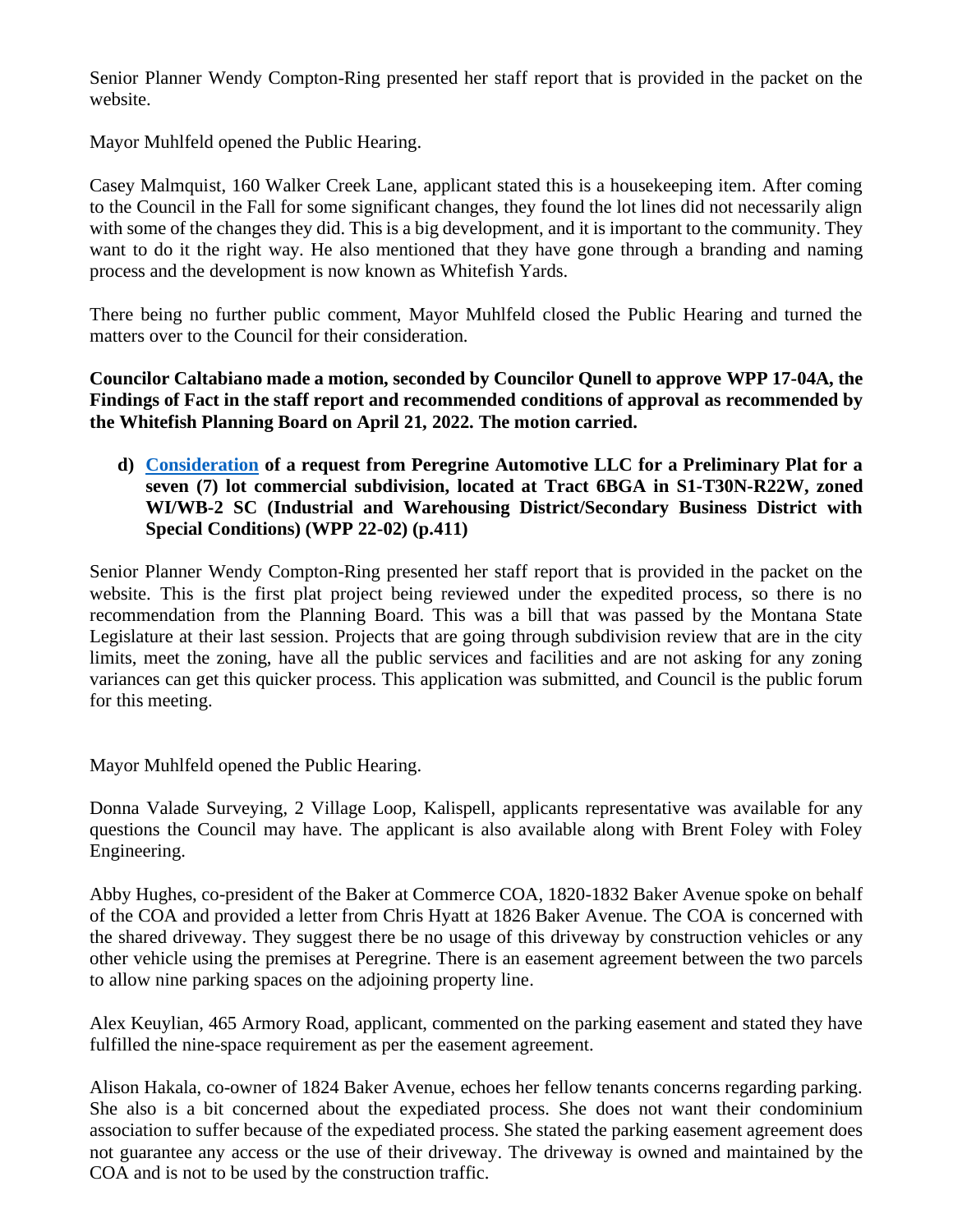Joy Keuylian, 465 Armory Road, as a previous owner of the project property and the COA property. When the business owners purchased 1820-1832 Baker Avenue, they agreed to the parking and were very aware of the limited parking. This land has been vacant for a long time. She sees it as an eye sore. This improvement will be beneficial to the city. Subdividing it gives people the opportunity to own their own lot with their own business.

There being no further public comment, Mayor Muhlfeld closed the Public Hearing and turned the matters over to the Council for their consideration.

Mayor Muhlfeld raised a concern pertaining to the future expansion of Baker Avenue and the entrance to this development. He also feels there has been other information presented this evening on behalf of the Baker at Commerce COA that he would like Attorney Jacobs to review.

**Councilor Davis made a motion, seconded by Councilor Caltabiano to approve WPP 22-02.** 

**Councilor Qunell made a motion, seconded by Councilor Davis to add condition #17 that the nine parking spaces provided for 1820-1836 Baker Avenue is not used in any way that contradicts the easement and the subdivision no use the access.** After some discussion between Council and the applicant, **Councilor Qunell withdrew his motion. Councilor Davis withdrew his original motion to approve, with agreement from Councilor Caltabiano.** 

**Councilor Qunell made a motion, seconded by Councilor Feury to postpone this item to June 6th . The motion carried.** 

**Mayor Muhlfeld called for a recess at 9:01 pm and reconvened at 9:07 pm.**

**6d) [Ordinance No. 22-0722-06;](https://cityofwhitefishmt.sharepoint.com/:b:/g/documents/EcWXTHdutapMg5SkaCNeL_wBoMhbaRZCkrbrpur6C6fIMA?e=nDumqK) An Ordinance amending Zoning Regulations Title 11, Chapter 2, Article A (WA Agricultural District), Article B (WCR Country Residential District), Article C (WSR Suburban Residential District), Article D (WER Estate Residential District), Article E (WLR One-Family Limited Residential District), Article F (WR-1 One-Family Residential District), Article G (WR-2 Two-Family Residential District), Article H (WR-3 Low-Density Multi-Family Residential District), Article I (WR-4 High-Density Multi-Family Residential District); Chapter 3, Section 1 (Accessory Apartments); and Chapter 9, Section 2 (Definitions), of the Whitefish City Code (WZTA 22-04) (Second Reading) (p.64)**

Mayor Muhlfeld reported Councilor Sweeney motioned to remove item 6d from the Consent Agenda.

**Councilor Sweeney made a motion to direct staff to amend Ordinance No. 22-06 to require that should an ADU be built pursuant to this program or the incentives, and if the house wishes to be rented the primary residence wishes to be rented as well, that house shall have a deed restriction placed on it that it can only be leased for 12-month period and no less.** Councilor Davis asked, and Attorney Jacobs stated this is substantive and we should go back through the process of the City Council. **The motion failed due to a lack of a second.** 

**Councilor Feury made a motion, seconded by Councilor Caltabiano to approve Ordinance No. 22- 0722-06 on a second reading.** Councilor Feury stated he has some concerns about both units being rented. The Housing Committee, Planning Board and Council did a good job. If his concerns play out over time that is something they can adjust. At this point he thinks it is a step in the right direction and he firmly believes in ADUs. **The motion to approve Ordinance 22-0722-06 carried on a 4-1 vote, Councilor Sweeney voting in opposition.**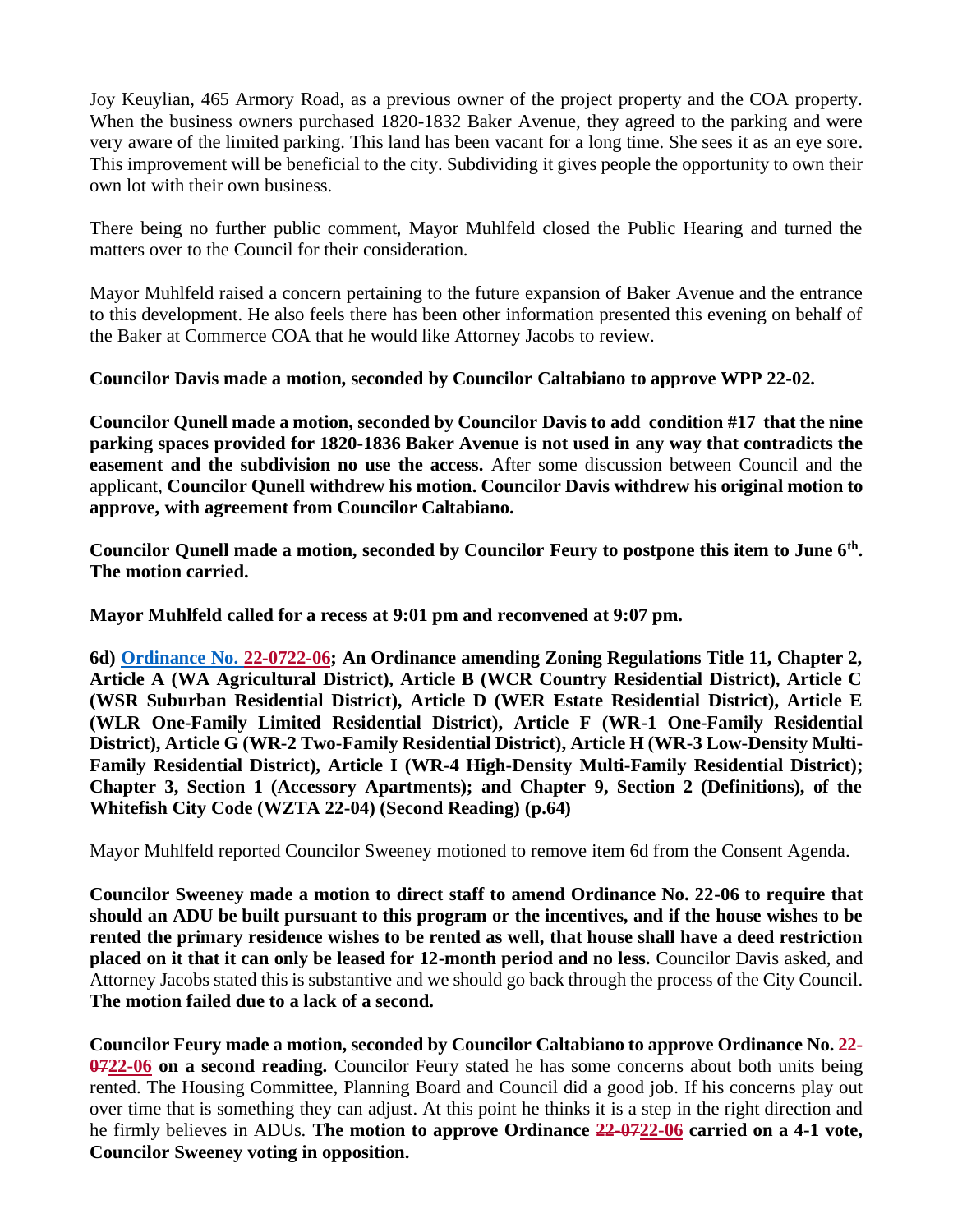# **8) COMMUNICATIONS FROM PARKS AND RECREATION DIRECTOR**

**a) [Ordinance No. 22-0](https://cityofwhitefishmt.sharepoint.com/:b:/g/documents/EeJHfKH7x6BFjYOGczvdGG8B-jtEpDt1C2qyOtHgO6tJlg?e=PddjpR)8; An Ordinance amending Title 7, Chapter 5, Grounds and Vegetation ("City of Whitefish Tree Ordinance"), of the Whitefish City Code (First Reading) (p.462)**

Parks and Recreation Director Maria Butts presented her staff report that is provided in the packet on the website.

**Councilor Caltabiano made a motion, seconded by Councilor Feury to adopt [Ordinance No. 22-](https://cityofwhitefishmt.sharepoint.com/:b:/g/documents/EeJHfKH7x6BFjYOGczvdGG8B-jtEpDt1C2qyOtHgO6tJlg?e=PddjpR) 08; An Ordinance amending Title 7, Chapter 5, Grounds and Vegetation ("City of Whitefish Tree Ordinance"), of the Whitefish City Code (First Reading). The motion carried.** 

**b) [Consideration](https://cityofwhitefishmt.sharepoint.com/:b:/g/documents/EX5rkF4xwxZCi5X-DoJgNdsBmRYaZOw7d3yMx5VvzuMgqg?e=1eYSDu) to award the Armory Park Master Plan Phase III construction contract (p.469)**

Parks and Recreation Director Maria Butts presented her staff report that is provided in the packet on the website.

**Councilor Caltabiano made a motion, seconded by Councilor Qunell to award the Armory Park Master Plan Phase III construction contract as presented by the staff. The motion carried.** 

- **9) COMMUNICATIONS FROM CITY MANAGER**
	- **a) [Written report](https://cityofwhitefishmt.sharepoint.com/:b:/g/documents/EdzCoADj02NAgPyKmyDWJkwBHfL71_WrrV3owzQgAJSf2Q?e=4kkddA) enclosed with the packet. Questions from Mayor and Council? (p.475)**

None

# **b) Other items arising between May 11th through May 16th**

Manager Smith reported she was contacted by the U.S. Postal Service regarding slips of paper that were placed in mailboxes pertaining to the animal resistant container regulations. A reminder to the public and the individual who placed the note in individual mailboxes, it is a federal offense. We have heard the comments from the individuals and has reached out to Republic Services. They are amenable to looking at how to shift the curbside services to alley services for certain neighborhoods.

She also reported there will be a filming company coming to town who has requested through our Special Event permit process to film in Whitefish. Some of it is being filmed inside a local business but they are requesting to use our sidewalks and have some traffic control as well as parking. The request is to use three parking spaces, and some sidewalk usage, keeping five feet space open and very intermittent traffic control. It is limited between 9:00 am and 1:00 pm on May 23rd for the outdoor filming so it will not interfere with school traffic.

# **10) COMMUNICATIONS FROM MAYOR AND CITY COUNCILORS**

**a) [Letters](https://cityofwhitefishmt.sharepoint.com/:b:/g/documents/ERq9iUhJ6DtGlH67S1NyNLQBB3cvZLCtp-SENg-7-_wCmg?e=DDyvY1) from citizens with concerns with the animal resistant containers (p.482)**

Councilor Qunell asked, and Manager Smith stated that Republic Services and Director Workman are working on how to continue to maintain services in the alley for those who currently share a 300-gallon container.

# Councilor Comments

Councilor Caltabiano stated he read an article in the May  $11<sup>th</sup>$  edition of the Flathead Beacon, page 13, citing what the Council did as work on May  $2<sup>nd</sup>$ . There is a sentence in the second paragraph about the ADU ordinance; "the vote came with a promise that the topic would be revisited at a council meeting